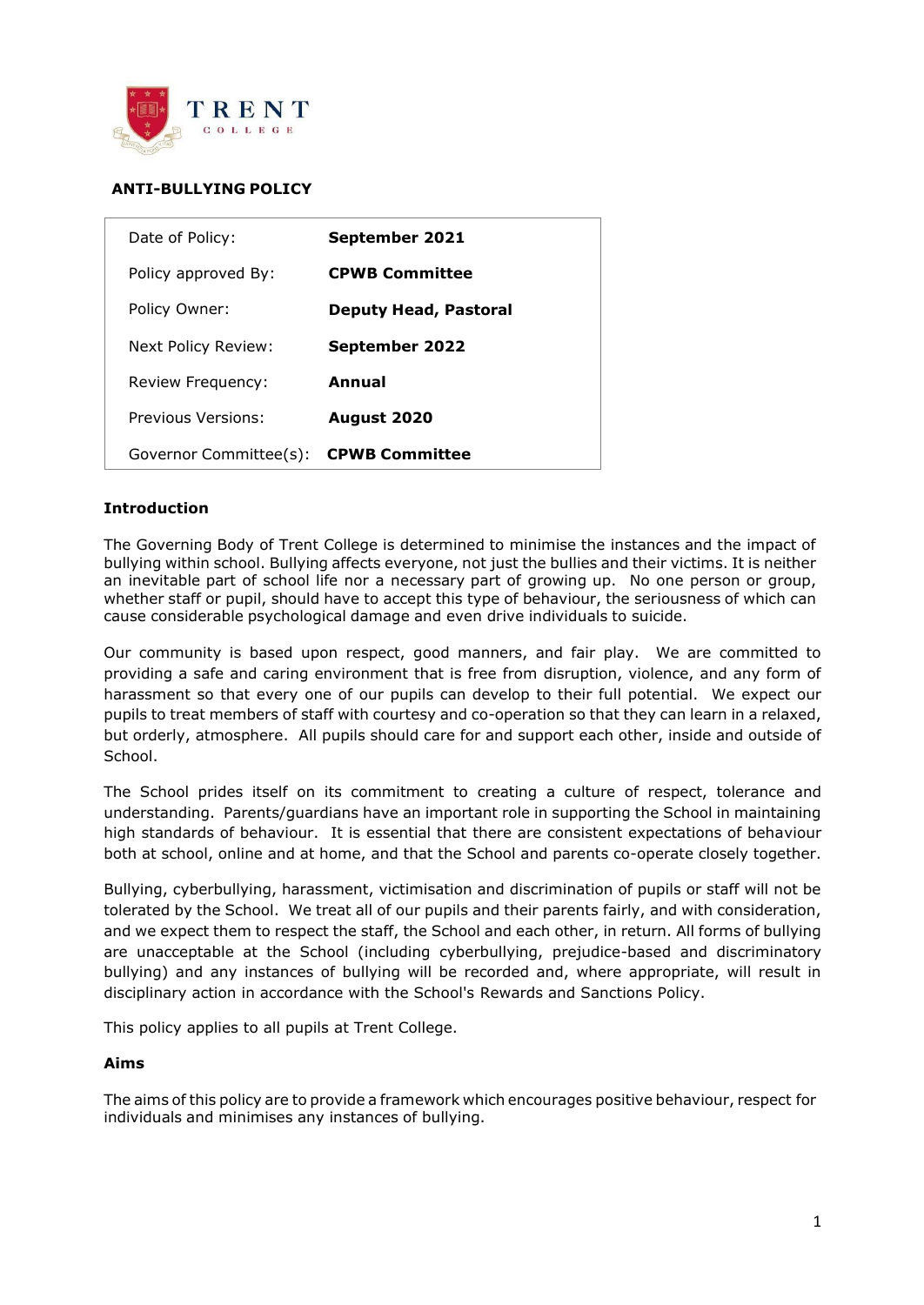The policy is also written with regard to the principles within:

Child Protection and Safeguarding Policy Safe to Learn: Embedding Anti-Bullying Work in schools Preventing & Tackling Bullying– Advice for school Leaders, Staff and Governors Teaching Online Safety in schools Education for a Connected World Keeping Children Safe in Education Cyberbullying: Advice for headteachers and school staff

and the belief that:

- all pupils have the right to an education free from bullying within a supportive, safe and caring environment.
- all members of staff also have the right to work in an environment free from any harassment or bullying; whether this is from staff, pupils or parents.

## **Definition**

Bullying is behaviour by an individual or group, repeated over time, that intentionally hurts another individual or group either physically or emotionally. Put another way, bullying is the intentional hurting, harming, or humiliating of another person. It may take many forms, including physical (including any threat of or use of violence of any kind), sexual (including the sharing of nudes/semi-nudes), verbal (including cyberbullying via text messages, email, social media, gaming, or other instant messages, and can include the use of images and video), and/or emotional (including by excluding, being sarcastic, name-calling, tormenting or spreading malicious rumours). It can involve manipulating a third party to tease or torment someone, or actions that fall short of direct participation, where someone encourages others to bully, or joins in with laughing at a victim. Bullying is often hidden and subtle. It can also be overt and intimidating, and often involves an imbalance of power between the perpetrator(s) and the victim(s) whether that be a physical, psychological (knowing what upsets someone), or intellectual imbalance, or by the perpetrator(s) having access to the support of a group, or the capacity to socially isolate the victim(s).

Bullying can sometimes amount to peer-on-peer abuse, which is defined as abuse by one or more pupils against another pupil. It can be standalone or as part of wider abuse and can happen both inside and outside of school, and online. Further information about peer-on-peer abuse, including the procedures to follow when an incident on peer-on-peer abuse is reported can be found in the School's Child Protection & Safeguarding Policy.

Bullying is often motivated by prejudice against particular groups and may involve actions or comments regarding a person's race, religion, sex, gender, sexual orientation, special education needs or disabilities (SEND) or certain health conditions, or because of a child's familial circumstances, such as they are adopted, in care or that they have caring responsibilities. Bullying may be motivated by actual differences between children, or perceived differences. For example, bullying can still be homophobic if directed towards a child that is perceived to be gay, whether or not this is the case.

Bullying can happen anywhere and at any time and can involve anyone - pupils, other young people, staff, and parents.

Where an incident of bullying causes or is likely to cause significant harm to a pupil, the School will follow the procedures set out in the School's Child Protection and Safeguarding Policy.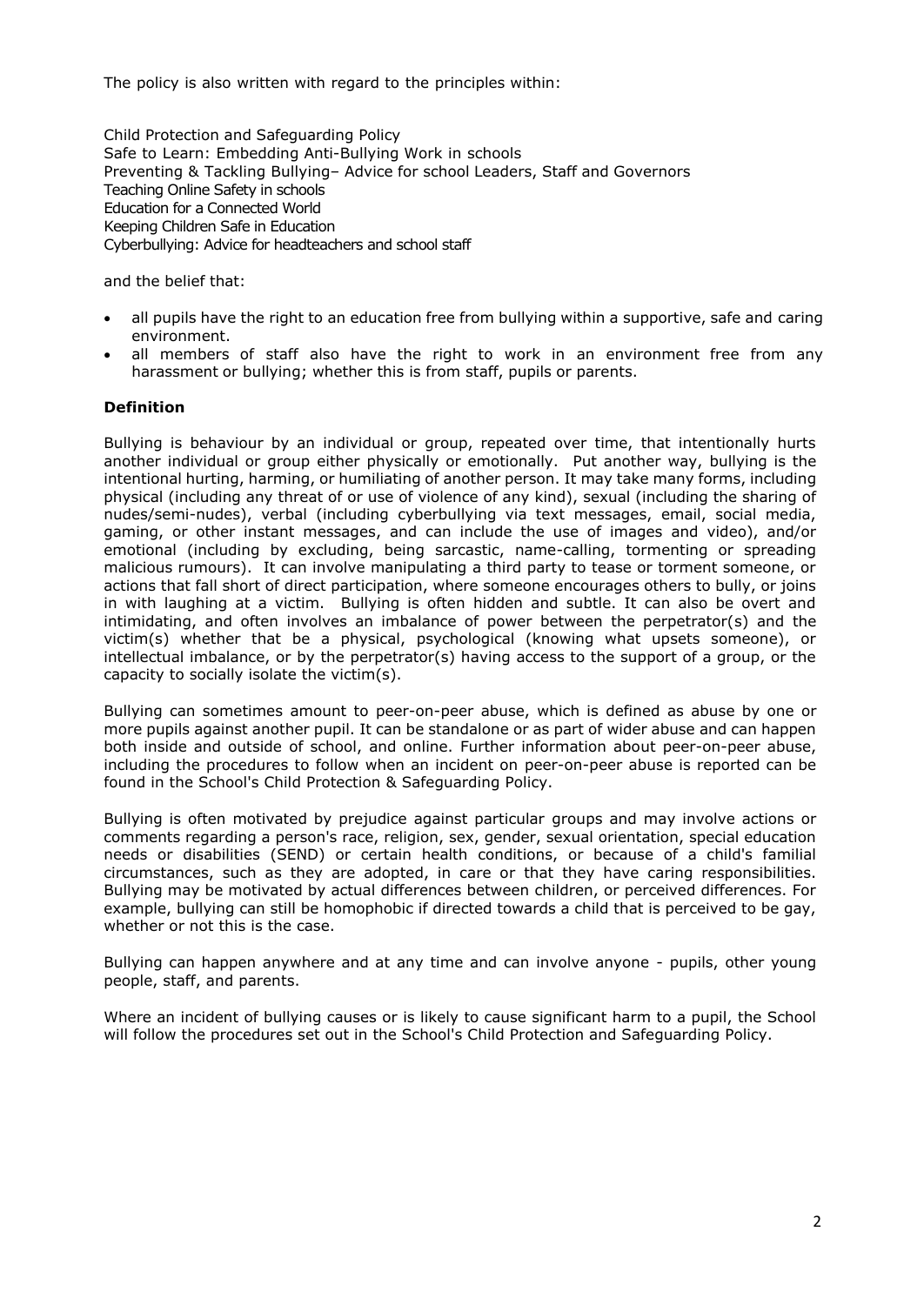Further information on some types of bullying:

- 1. Verbal bullying: This may involve name calling, may make use of written notes, e-mails, or mobile phone messages and/or may include threats of physical violence. Referring to an exchange as 'banter' is unacceptable in an attempt to excuse upset being caused to others.
- 2. Physical bullying: This often consists of deliberate jostling, bumping or shoving and those responsible may easily maintain that it is accidental when detected for the first time. Physical bullying may also involve theft or damage to property. Not all theft or damage is bullying, but bullying occurs where the intention is to create fear and to use power improperly.
- 3. Manipulative bullying: This may involve manipulating social networks (including electronic networks) with the intention of excluding, ostracising or marginalising individuals from their friends and normal relationships. Manipulative bullying may also involve the spreading of rumours, posting of electronic images without the other persons consent or malicious accusations.
- 4. Homophobic Bullying: Homophobic bullying occurs when bullying is motivated by a prejudice against lesbian, gay, transgender or bisexual people.
- 5. Cyberbullying: This is the use of information and communications technology, particularly mobile phones, social networking sites and the internet in general to deliberately upset someone else. [Childnet provides detailed and up to date advice]
- 6. Racist bullying: The definition of race includes colour, nationality and ethnic or national origins. The term racist bullying refers to a range of hurtful behaviour, both physical and psychological, that makes a person feel unwelcome, marginalised, excluded, powerless or worthless because of their colour, ethnicity, culture, faith community, national origin or national status.

The school recognises the increased vulnerability to bullying to those with any of the protected characteristics under the Equalities Act. Bullying frequently focuses on individual differences and anything that is implied to be different from the perspective of the instigator. In this respect it undermines the school's ethos of promoting equal opportunities and disregards the teaching of important social and moral principles. Bullying may seize upon aspects of body shape or appearance or focus on parental, cultural or ethnically-based lifestyle choices. It may dwell upon race, religion or nationality. It may also reflect parental lack of awareness and bigotry or neighbour feuds. Sexual bullying may involve misogyny or homophobia and focus on alleged sexual attractiveness or lack of it. The school recognises the additional potential vulnerability of boarders and, in particular, junior boarders and is committed to providing them with the necessary care, support and encouragement to enable them to flourish.

All pupils should be just as clear about what is expected of them online as offline.

## **Bullying outside school premises**

Teachers have the power to discipline pupils for misbehaving outside the school premises "to such an extent as is reasonable". This can relate to any bullying incidents occurring anywhere off the school premises, such as on school or public transport, outside the local shops, or in a town.

Staff are expected to act in response to suspected cases of bullying in line with the guidance which follows. Where bullying outside school is reported or witnessed, it should be investigated and acted on. The Head will also consider whether it is appropriate to notify external agencies of the action taken against a pupil. If the misbehaviour could be criminal or poses a serious threat to a member of the public, the police should always be informed.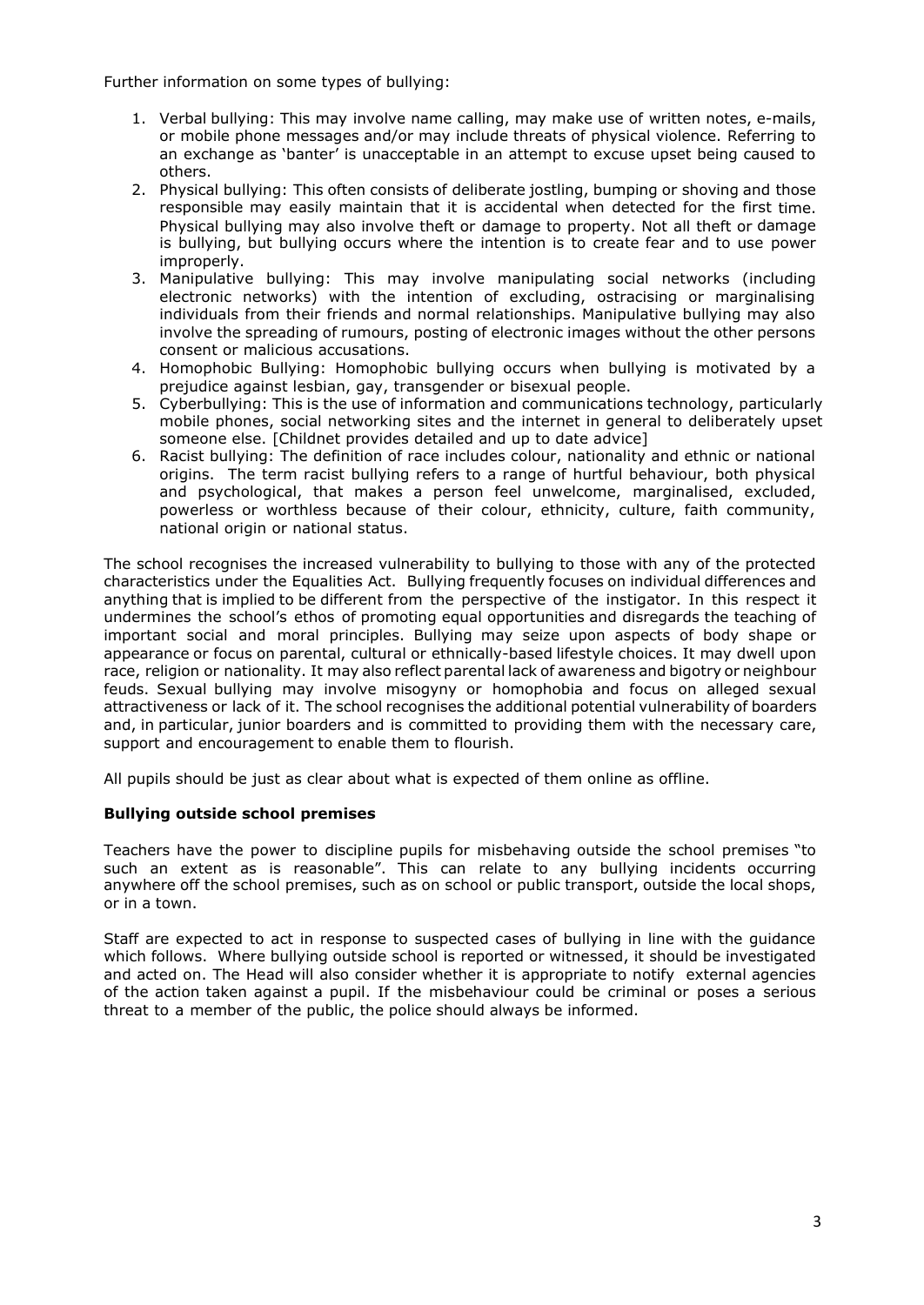## **Prevention**

We intend that the ethos of our school will help to instil mutual respect and civilised behaviour and encourage the avoidance of prejudice-based language but we recognise that in our proactive approach to bullying we should provide pupils with the opportunity to discuss the topic whenever necessary but at least once a year in PSHE.

Senior Pastoral managers will speak at the start of the school year about pastoral issues, including bullying, how to prevent it and report it. This will be followed up in year group assemblies to highlight the procedures in place in the school as well as PSHE sessions addressing the same issues. Year group assemblies, chapel and tutor time will also ensure that the culture of mutual respect and civilised behaviour is maintained. Assemblies and activities during anti-bullying week also raise awareness of the need to prevent and tackle bullying.

The school Counsellors are available for pupils and staff should they wish to arrange a meeting.

In addition to the regular staff training, teaching staff complete online training in Bullying Prevention, Online Safety and Equality and Diversity to underpin our commitment to the prevention of bullying.

Staff and pupils are invited, and expected, to sign our pledge "We All Belong" which is displayed prominently around the school to embed the philosophy it contains.

Pupils are given the opportunity each year to complete an Anti-Bullying Survey which allows the school to understand the pupils' experience and address any concerns which are raised. In practical terms, the pupil views have led to revision of the supervision rota, themed assemblies and a focus on ensuring that all types of bullying are no more than rare, overall.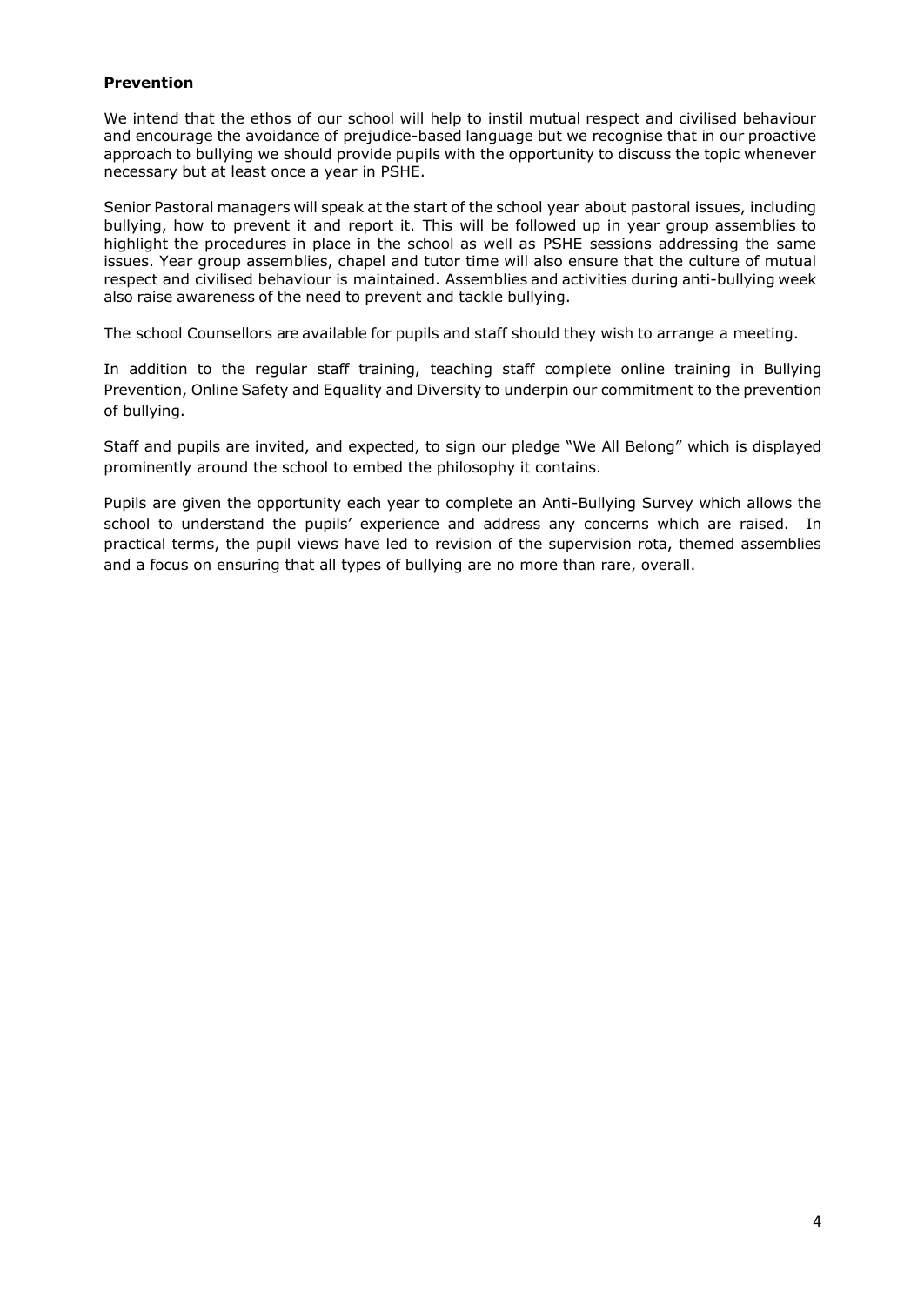### **WHAT YOU SHOULD DO IF YOU ARE BEING BULLIED**

# **For pupils:**

- 1. Go straight to a member of staff and discuss the matter in private. Remember your silence is the bully's greatest weapon. If you do not feel you can tell a member of staff then tell a friend, a prefect or your parents/guardians.
- 2. Fill in a Student Bullying Form (available from tutor or Intranet)
- 3. Tell yourself that you do not deserve to be bullied and that it is wrong.
- 4. Be proud of who you are. It is good to be an individual.
- 5. Try not to show that you are upset. A bully thrives on your fear.
- 6. Stay with a group of friends as much as you can.
- 7. Tell yourself that the bully will not feel good about their own behaviour and they need help. By informing a member of staff of the whole background, you can help the bully and yourself.

### **For staff:**

Inform a member of the Senior Leadership Team, your line manager or the Chair of the Common Room who will ensure the matter is treated sensitively and there are no repercussions for the member of staff making the allegation (further detail is given in the Whistleblowing policy). Alternatively, a formal complaint can be made in accordance with the Complaints Policy.

### **WHAT YOU SHOULD DO IF YOU KNOW A PUPIL IS BEING BULLIED**

#### **Pupil action:**

Do something - tell someone, ideally, a member of staff immediately. If not a member of staff then a Prefect, your parents/guardian or a friend.

All staff understand the seriousness of bullying and will provide support. The following staff will ensure that your concerns are investigated and addressed:

- Tutor
- Head of Year<br>• Head of Tier
- Head of Tier
- Designated Safeguarding Lead • Deputy Head (Pastoral)

## **Staff action:**

Be vigilant and look for any early signs of bullying in a classroom, activity or anywhere around the school site. These may include the sudden deterioration in a pupil's work; spurious illness and erratic attendance; arriving late for lessons; a desire to remain with adults; damaged or disappearing schoolbooks and other property; an appearance of isolation or a major mood change. Whilst such behaviour might be symptomatic of other problems, it might be the early signs of bullying, and the problem should be investigated and, where necessary, referred to the Tutor in the first instance and then on to the Head of Year, Boarding Housemaster/Housemistress, Head of Tier or Deputy Head, as appropriate. Reports of bullying must be logged (in the Bullying Log held in the Pastoral Folder of the shared network area for staff), even if the outcome is that it is believed bullying hasn't taken place. The central bullying log is used by pastoral managers to identify patterns of behaviour that is causing upset and plan corrective action.

## **School action:**

- 1. Pupils are made aware of what constitutes bullying, its outcomes and how it can be dealt with through our PSHE programme, Chapel and assemblies.
- 2. Staff, through the regular Inset programme and briefings, are made aware of what constitutes bullying, and how the school sets out to prevent and tackle instances.
- 3. The school has systems in place to maintain a clear picture of bullying throughout the school and ensure that measures are in place to identify patterns and minimise instances.
- 4. The school actively listens to pupils through a variety of channels including surveys so insights are provided into how pupils are feeling about their lives both inside and outside school. The central bullying log also enables staff to have an overview of the instances of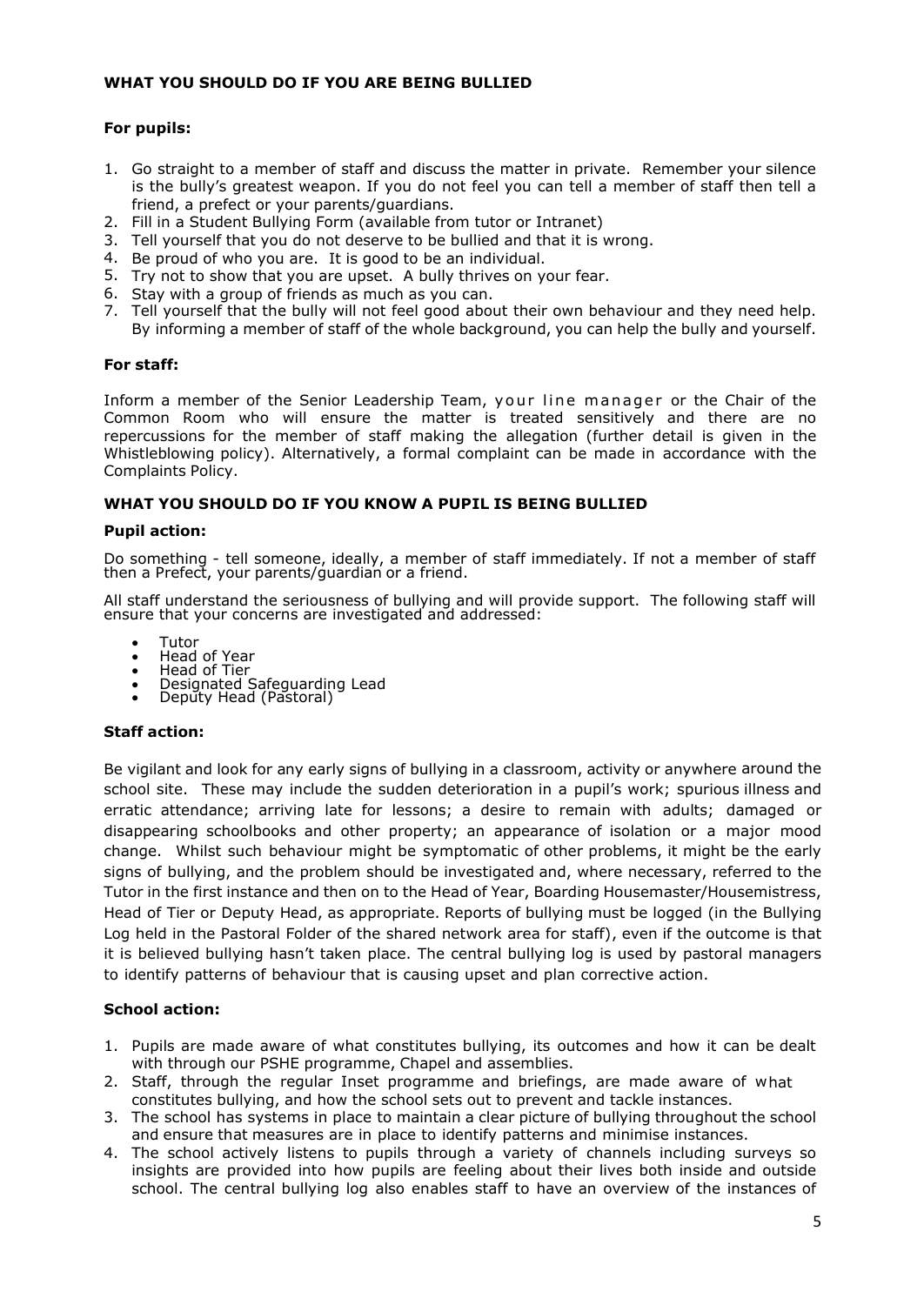bullying across the whole school.

- 5. The school promotes a 'mindful culture' in which pupils are encouraged to be caring and kind both within the day and boarding community. The Rewards and Sanctions policy was designed with this purpose and encourages staff and pupils to recognise and reward acts of kindness and compassion.
- 6. Pupils are encouraged to report bullying and not to join in or stand idly by. They must understand that bullying is not an acceptable part of life within our school and that everyone has the responsibility to ensure that it does not happen. To report is to help the bullied and the bully.
- 7. It is important that pupils reporting incidents of bullying are taken seriously and listened to and that positive action is seen to be taken. Staff who observe intimidatory behaviour or have it reported to them should write a summary of the incident and pass this on to the Tutor and the relevant Housemaster/mistress/Head of Year. The school can then identify any pattern of bullying or intimidating behaviour & act accordingly.
- 8. All pupils holding any position of responsibility are given a briefing on the Anti-Bullying measures taken by the school and the Anti-Bullying policy.
- 9. Childline references displaying phone numbers and web addresses are posted throughout the school and on the Intranet.
- 10. The school will work with the parents of the bully and the bullied, engaging with them promptly when issues of bullying come to light. This partnership will provide consistent guidance away from any bullying behaviour.
- 11. When managing cases of suspected bullying, the bully and the bullied are likely to be offered counselling to help them with coping strategies so they can be happy and feel safe in school.
- 12. Following any incident of bullying the situation will be formally monitored over a period of time to ensure behaviour improves and the pupils feel safe and supported. Patterns of conduct likely to cause unease to pupils will also be monitored as will places on the site where pupils feel vulnerable.
- 13. The school covers Anti-Bullying as a core part of the staff induction programme and staff training so all staff are fully aware of their role in maintaining a safe & happy school and their legal responsibilities.
- 14. Initiation (hazing) activity of any kind is not allowed.
- 15. The school carries out risk assessments to identify the times, places and circumstances in which the risk of bullying is greatest. Action is taken to counteract the risk of bullying.
- 16. The school ensures that effective policies and procedures relating to Acceptable use of Technology, E-Safety, Whistleblowing, Mobile Phones & Personal Devices, Rewards and Sanctions and Photographs & Images of Children, Child Protection & Safeguarding Policy.
- 17. The results of the bullying survey are discussed at senior level and reviewed to identify action that is required. These findings are shared with the Child Protection Welfare and Boarding sub-committee. Pupils are informed through assemblies.

## **Parent:**

Parents should report any anxieties they may have to the Tutor in the first instance. These would be passed on to the Head of Year & Boarding HoM for boarders or Head of Tier, as necessary. Parents can be reassured that the school will treat their concerns seriously, and sensitively, and that they will be kept informed of any action taken.

## **Dealing with incidents of Bullying**

Incidents of bullying are likely to be treated as a matter of serious misconduct within our school's sanction structure. Instances of staff being bullied will also be taken very seriously and such cases are likely to be dealt with according to the Staff Capability and Disciplinary Policy with respect to our Whistleblowing Policy.

It is the responsibility of all members of staff to deal with incidents of pupils bullying other pupils. Indeed, the member of staff "on the scene" is often best placed to take prompt action and to deal with each individual incident in an appropriate manner. There is no one way of dealing with incidents; however, the following guidelines should be followed:

- 1. It is important, in the first instance, to reassure the victim of bullying that they were right in coming forward. Staff should liaise with the Tutor, Head of Year, Housemaster/mistress and the Head of Tier, where appropriate to determine the most appropriate course of action.
- 2. Where practicable, the pupil(s) involved should write down their version of the incidents. Statements from other witnesses should also be collected.